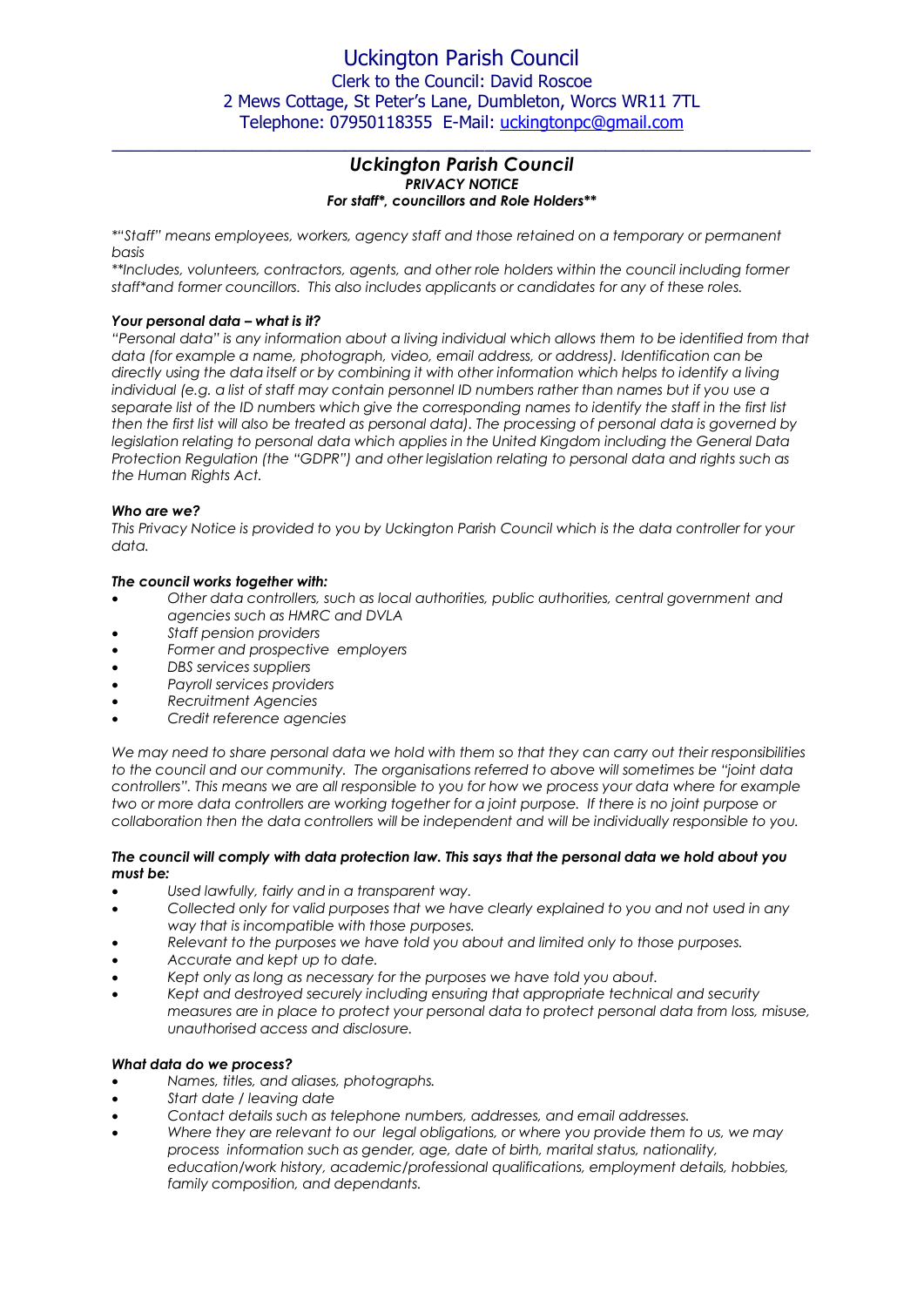# Uckington Parish Council Clerk to the Council: David Roscoe 2 Mews Cottage, St Peter's Lane, Dumbleton, Worcs WR11 7TL Telephone: 07950118355 E-Mail: [uckingtonpc@gmail.com](mailto:uckingtonpc@gmail.com)

 *Non-financial identifiers such as passport numbers, driving licence numbers, vehicle registration numbers, taxpayer identification numbers, staff identification numbers, tax reference codes, and national insurance numbers.* 

 $\_$  , and the set of the set of the set of the set of the set of the set of the set of the set of the set of the set of the set of the set of the set of the set of the set of the set of the set of the set of the set of th

- *Financial identifiers such as bank account numbers, payment card numbers,*
- *payment/transaction identifiers, policy numbers, and claim numbers.*
- *Financial information such as National Insurance number, pay and pay records, tax code, tax and benefits contributions, expenses claimed.*
- *Other operational personal data created, obtained, or otherwise processed in the course of carrying out our activities, including but not limited to, CCTV footage, recordings of telephone conversations, IP addresses and website visit histories, logs of visitors, and logs of accidents, injuries and insurance claims.*
- *Next of kin and emergency contact information*
- *Recruitment information (including copies of right to work documentation, references and other information included in a CV or cover letter or as part of the application process and referral source (e.g. agency, staff referral))*
- *Location of employment or workplace.*
- *Other staff data (not covered above) including; level, performance management information, languages and proficiency; licences/certificates, immigration status; employment status; information for disciplinary and grievance proceedings; and personal biographies.*
- *CCTV footage and other information obtained through electronic means such as swipecard records.*
- *Information about your use of our information and communications systems.*

## *We use your personal data for some or all of the following purposes: -*

*Please note: We need all the categories of personal data in the list above primarily to allow us to perform our contract with you and to enable us to comply with legal obligations.* 

- *Making a decision about your recruitment or appointment.*
- *Determining the terms on which you work for us.*
- *Checking you are legally entitled to work in the UK.*
- *Paying you and, if you are an employee, deducting tax and National Insurance contributions.*
- *Providing any contractual benefits to you*
- *Liaising with your pension provider.*
- *Administering the contract we have entered into with you.*
- *Management and planning, including accounting and auditing.*
- *Conducting performance reviews, managing performance and determining performance requirements.*
- *Making decisions about salary reviews and compensation.*
- *Assessing qualifications for a particular job or task, including decisions about promotions.*
- *Conducting grievance or disciplinary proceedings.*
- *Making decisions about your continued employment or engagement.*
- *Making arrangements for the termination of our working relationship.*
- *Education, training and development requirements.*
- *Dealing with legal disputes involving you, including accidents at work.*
- *Ascertaining your fitness to work.*
- *Managing sickness absence.*
- *Complying with health and safety obligations.*
- *To prevent fraud.*
- *To monitor your use of our information and communication systems to ensure compliance with our IT policies.*
- *To ensure network and information security, including preventing unauthorised access to our computer and electronic communications systems and preventing malicious software distribution.*
- *To conduct data analytics studies to review and better understand employee retention and attrition rates.*
- *Equal opportunities monitoring.*
- *To undertake activity consistent with our statutory functions and powers including any delegated functions.*
- *To maintain our own accounts and records;*
- *To seek your views or comments;*
- *To process a job application;*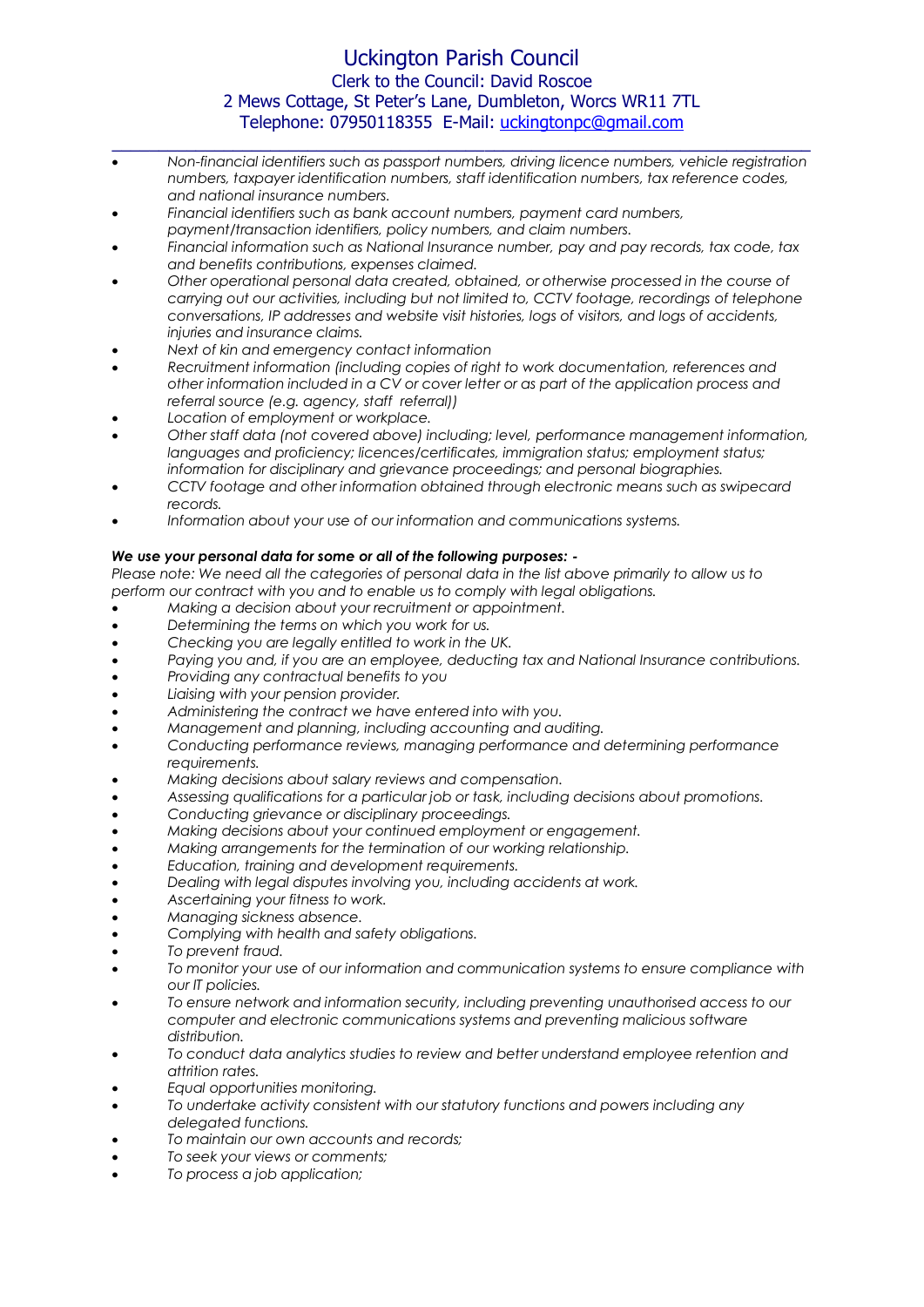# Uckington Parish Council Clerk to the Council: David Roscoe 2 Mews Cottage, St Peter's Lane, Dumbleton, Worcs WR11 7TL Telephone: 07950118355 E-Mail: [uckingtonpc@gmail.com](mailto:uckingtonpc@gmail.com)

 $\_$  , and the set of the set of the set of the set of the set of the set of the set of the set of the set of the set of the set of the set of the set of the set of the set of the set of the set of the set of the set of th

- *To administer councillors' interests*
- *To provide a reference.*

*Our processing may also include the use of CCTV systems for monitoring purposes.* 

Some of the above grounds for processing will overlap and there may be several grounds which justify *our use of your personal data.*

We will only use your personal data when the law allows us to. Most commonly, we will use your *personal data in the following circumstances:*

*Where we need to perform the contract we have entered into with you.*

*Where we need to comply with a legal obligation.*

*We may also use your personal data in the following situations, which are likely to be rare:*

- *Where we need to protect your interests (or someone else's interests).*
- *Where it is needed in the public interest [or for official purposes].*

#### *How we use sensitive personal data*

- *We may process sensitive personal data relating to staff, councillors and role holders including, as appropriate:*
	- *information about your physical or mental health or condition in order to monitor sick leave and take decisions on your fitness for work;*
	- *your racial or ethnic origin or religious or similar information in order to monitor compliance with equal opportunities legislation;*
	- in order to comply with legal requirements and obligations to third parties.
- *These types of data are described in the GDPR as "Special categories of data" and require higher levels of protection. We need to have further justification for collecting, storing and using this type of personal data.*
- *We may process special categories of personal data in the following circumstances:*
	- *In limited circumstances, with your explicit written consent.*
	- *Where we need to carry out our legal obligations.*
	- *Where it is needed in the public interest, such as for equal opportunities monitoring or in relation to our pension scheme.*
	- *Where it is needed to assess your working capacity on health grounds, subject to appropriate confidentiality safeguards.*
- Less commonly, we may process this type of personal data where it is needed in relation to *legal claims or where it is needed to protect your interests (or someone else's interests) and you are not capable of giving your consent, or where you have already made the information public.*

#### *Do we need your consent to process your sensitive personal data?*

- We do not need your consent if we use your sensitive personal data in accordance with our *rights and obligations in the field of employment and social security law.*
- *In limited circumstances, we may approach you for your written consent to allow us to process certain sensitive personal data. If we do so, we will provide you with full details of the personal data that we would like and the reason we need it, so that you can carefully consider whether you wish to consent.*
- *You should be aware that it is not a condition of your contract with us that you agree to any request for consent from us.*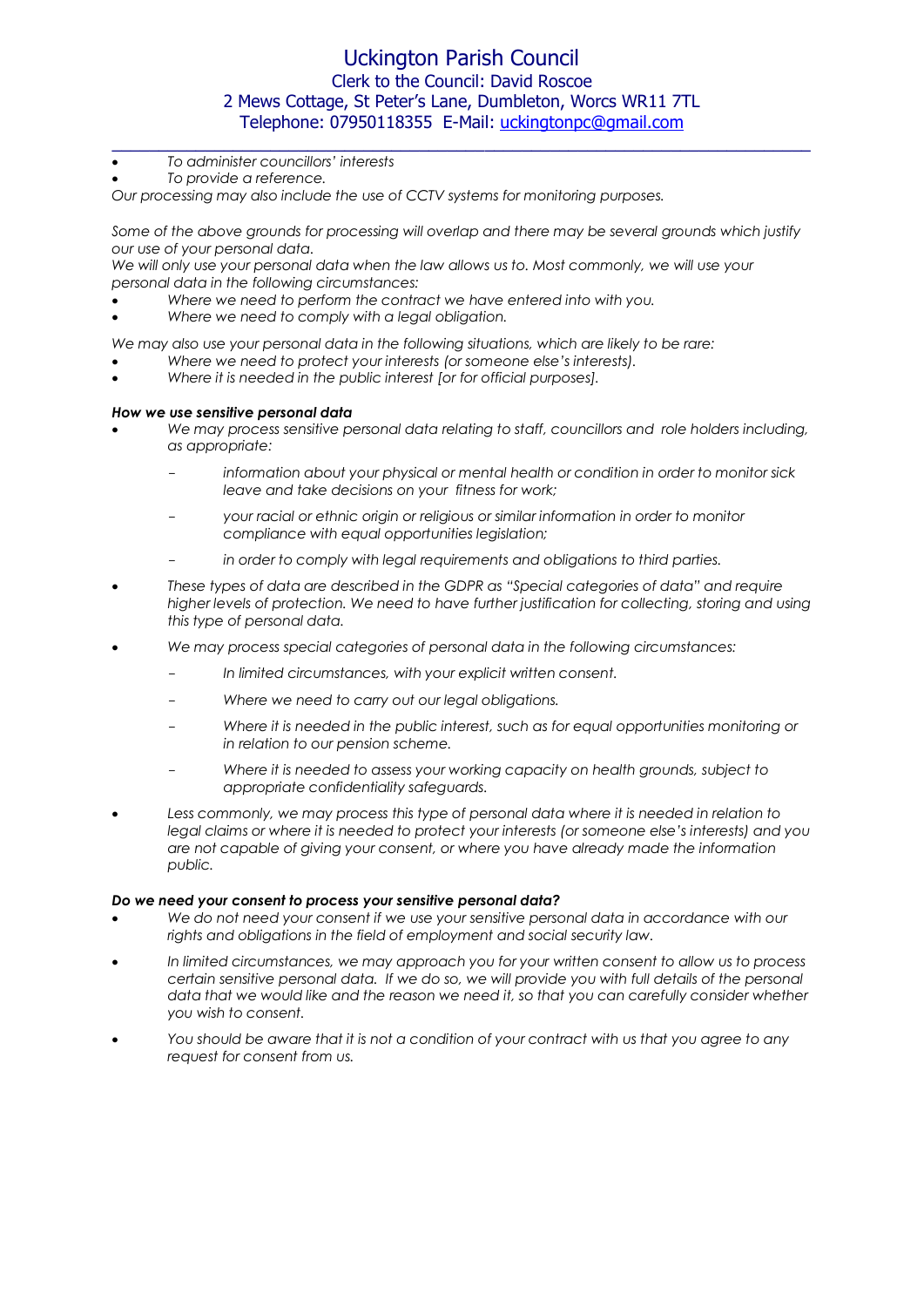$\_$  , and the set of the set of the set of the set of the set of the set of the set of the set of the set of the set of the set of the set of the set of the set of the set of the set of the set of the set of the set of th

#### *Information about criminal convictions*

- We may only use personal data relating to criminal convictions where the law allows us to do so. *This will usually be where such processing is necessary to carry out our obligations and provided we do so in line with our data protection policy.*
- Less commonly, we may use personal data relating to criminal convictions where it is necessary in *relation to legal claims, where it is necessary to protect your interests (or someone else's interests) and you are not capable of giving your consent, or where you have already made the information public.*
- We will only collect personal data about criminal convictions if it is appropriate given the nature of *the role and where we are legally able to do so.*

### *What is the legal basis for processing your personal data?*

*Some of our processing is necessary for compliance with a legal obligation.* 

*We may also process data if it is necessary for the performance of a contract with you, or to take steps to enter into a contract.* 

*We will also process your data in order to assist you in fulfilling your role in the council including administrative support or if processing is necessary for compliance with a legal obligation.*

### *Sharing your personal data*

*Your personal data will only be shared with third parties including other data controllers where it is necessary for the performance of the data controllers' tasks or where you first give us your prior consent. It is likely that we will need to share your data with:*

- *Our agents, suppliers and contractors. For example, we may ask a commercial provider to manage our HR/ payroll functions , or to maintain our database software;*
- *Other persons or organisations operating within local community.*
- *Other data controllers, such as local authorities, public authorities, central government and agencies such as HMRC and DVLA*
- *Staff pension providers*
- *Former and prospective employers*
- *DBS services suppliers*
- *Payroll services providers*
- *Recruitment Agencies*
- *Credit reference agencies*
- *Professional advisors*
- *Trade unions or employee representatives*

## *How long do we keep your personal data?*

We will keep some records permanently if we are legally required to do so. We may keep some other *records for an extended period of time. For example, it is currently best practice to keep financial records for a minimum period of 8 years to support HMRC audits or provide tax information. We may have legal obligations to retain some data in connection with our statutory obligations as a public authority. The council is permitted to retain data in order to defend or pursue claims. In some cases the law imposes a time limit for such claims (for example 3 years for personal injury claims or 6 years for contract claims). We will retain some personal data for this purpose as long as we believe it is necessary to be able to defend or pursue a claim. In general, we will endeavour to keep data only for as long as we need it. This means that we will delete it when it is no longer needed.*

#### **Your responsibilities**

*It is important that the personal data we hold about you is accurate and current. Please keep us informed if your personal data changes during your working relationship with us.*

#### **Your rights in connection with personal data**

*You have the following rights with respect to your personal data: -*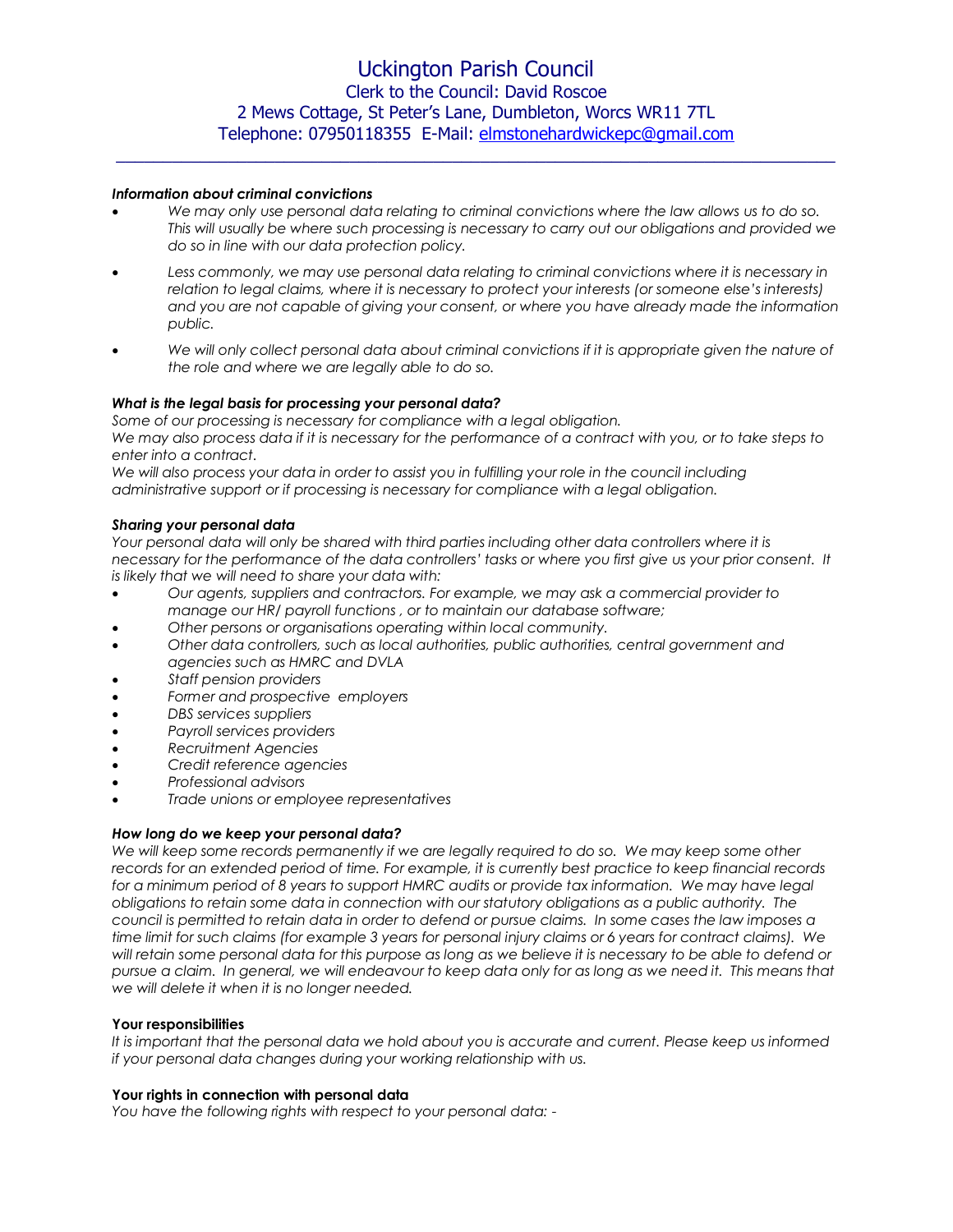*When exercising any of the rights listed below, in order to process your request, we may need to verify your identity for your security. In such cases we will need you to respond with proof of your identity before you can exercise these rights.*

 $\_$  ,  $\_$  ,  $\_$  ,  $\_$  ,  $\_$  ,  $\_$  ,  $\_$  ,  $\_$  ,  $\_$  ,  $\_$  ,  $\_$  ,  $\_$  ,  $\_$  ,  $\_$  ,  $\_$  ,  $\_$  ,  $\_$  ,  $\_$  ,  $\_$  ,  $\_$  ,  $\_$  ,  $\_$  ,  $\_$  ,  $\_$  ,  $\_$  ,  $\_$  ,  $\_$  ,  $\_$  ,  $\_$  ,  $\_$  ,  $\_$  ,  $\_$  ,  $\_$  ,  $\_$  ,  $\_$  ,  $\_$  ,  $\_$  ,

### **1. The right to access personal data we hold on you**

- *At any point you can contact us to request the personal data we hold on you as well as why we have that personal data, who has access to the personal data and where we obtained the personal data from. Once we have received your request we will respond within one month.*
- *There are no fees or charges for the first request but additional requests for the same personal data or requests which are manifestly unfounded or excessive may be subject to an administrative fee.*

### **2. The right to correct and update the personal data we hold on you**

 *If the data we hold on you is out of date, incomplete or incorrect, you can inform us and your data will be updated.* 

### **3. The right to have your personal data erased**

- If you feel that we should no longer be using your personal data or that we are unlawfully using *your personal data, you can request that we erase the personal data we hold.*
- When we receive your request we will confirm whether the personal data has been deleted or the reason why it cannot be deleted (for example because we need it for to comply with a legal *obligation).*

### **4. The right to object to processing of your personal data or to restrict it to certain purposes only**

 *You have the right to request that we stop processing your personal data or ask us to restrict processing. Upon receiving the request we will contact you and let you know if we are able to comply or if we have a legal obligation to continue to process your data.* 

## **5. The right to data portability**

- *You have the right to request that we transfer some of your data to another controller. We will comply with your request, where it is feasible to do so, within one month of receiving your request.*
- **6. The right to withdraw your consent to the processing at any time for any processing of data to which consent was obtained**
- *You can withdraw your consent easily by telephone, email, or by post (see Contact Details below).*

## **7. The right to lodge a complaint with the Information Commissioner's Office.**

 *You can contact the Information Commissioners Office on 0303 123 1113 or via email https://ico.org.uk/global/contact-us/email/ or at the Information Commissioner's Office, Wycliffe House, Water Lane, Wilmslow, Cheshire SK9 5AF.*

### *Transfer of Data Abroad*

Any personal data transferred to countries or territories outside the European Economic Area ("EEA") will only be placed on systems complying with measures giving equivalent protection of personal rights either through international agreements or contracts approved by the European Union. Our website is also accessible from overseas so on occasion some personal data (for example in a newsletter) may be accessed from overseas.

#### *Further processing*

If we wish to use your personal data for a new purpose, not covered by this Privacy Notice, then we will provide you with a new notice explaining this new use prior to commencing the processing and setting out the relevant purposes and processing conditions. Where and whenever necessary, we will seek your prior consent to the new processing, if we start to use your personal data for a purpose not mentioned in this notice.

#### **Changes to this notice**